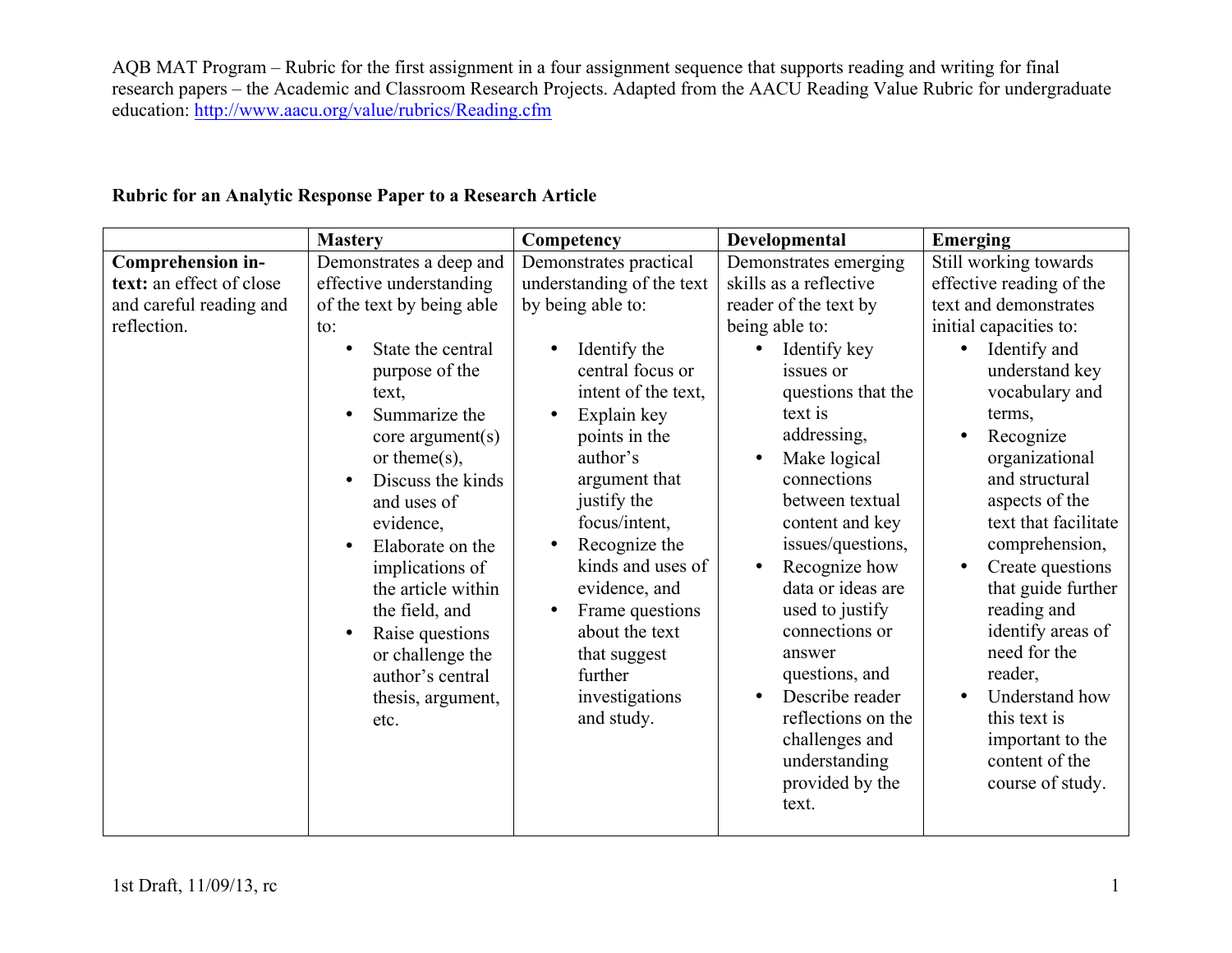AQB MAT Program – Rubric for the first assignment in a four assignment sequence that supports reading and writing for final research papers – the Academic and Classroom Research Projects. Adapted from the AACU Reading Value Rubric for undergraduate education: http://www.aacu.org/value/rubrics/Reading.cfm

| Comprehension in-              | Demonstrates broader            | Demonstrates basic                   | Demonstrates                        | Beginning to make                    |
|--------------------------------|---------------------------------|--------------------------------------|-------------------------------------|--------------------------------------|
| context: an effect of          | knowledge in the field          | knowledge in the field               | developing knowledge                | connections beyond the               |
| applying knowledge of          | by being able to:               | by being able to:                    | in the field by being able          | text by being able to:               |
| other readings and ideas       |                                 |                                      | to:                                 |                                      |
| to the work of                 | Evaluate the                    | Explain why this                     | Explain the                         | Explain how this                     |
| comprehension.                 | value and/or<br>contribution of | text is important<br>to the field of | importance of the<br>text to reader | text might be<br>important to        |
|                                | the text within<br>the field,   | study,<br>Connect the text           | understanding in<br>the course,     | student learning<br>in the course or |
|                                | Connect the text                | to other ideas                       | Connect the text                    | applications in                      |
|                                | to prior work in                | being studied in                     | to reader                           | the field,                           |
|                                | the field in ways               | the course, and                      | experiences in                      | Frame questions                      |
|                                | that recognize<br>foundational  | Discuss and/or<br>question the       | the field,<br>Describe how          | about why this<br>text matters, and  |
|                                | ideas/prior                     | value and                            | this text has                       | Identify links                       |
|                                | research, and                   | implications of                      | value to learning                   | between the text                     |
|                                | Explains<br>$\bullet$           | the text beyond                      | goals within the                    | and other course                     |
|                                | implications for                | the context of the                   | course of study.                    | content.                             |
|                                | future knowledge                | course of study.                     |                                     |                                      |
|                                | and/or                          |                                      |                                     |                                      |
|                                | applications.                   |                                      |                                     |                                      |
| <b>Organization: an effect</b> | Demonstrates                    | Demonstrates basic                   | Demonstrates beginning              | Demonstrates lack of                 |
| of successive drafts           | compositional fluency:          | compositional skills:                | compositional skills:               | compositional skills:                |
| resulting in a well-           | Clear beginning<br>$\bullet$    | Introduction and<br>$\bullet$        | Opening and<br>$\bullet$            | No clear opening<br>$\bullet$        |
| sequenced and logical          | and ending,                     | conclusion are                       | closing lack                        | or closing,                          |
| presentation of ideas that     | Paragraphs have                 | present but                          | succinct focus,                     | Paragraphs lack                      |
| constitutes the written        | points,                         | would benefit                        | Paragraphs may                      | focus and/or                         |
| response.                      | Logical                         | from revision,                       | have multiple or                    | represent                            |
|                                | sequencing of                   | Most paragraphs                      | no points,                          | multiple ideas,                      |
|                                | ideas,                          | have points,                         | Sequencing of                       | Sequencing of                        |
|                                | Central argument                | Inconsistent                         | ideas lacks                         | ideas is not                         |
|                                | or response is                  | sequencing of                        | organizational                      | readily evident,                     |
|                                |                                 | ideas,                               | focus,                              |                                      |